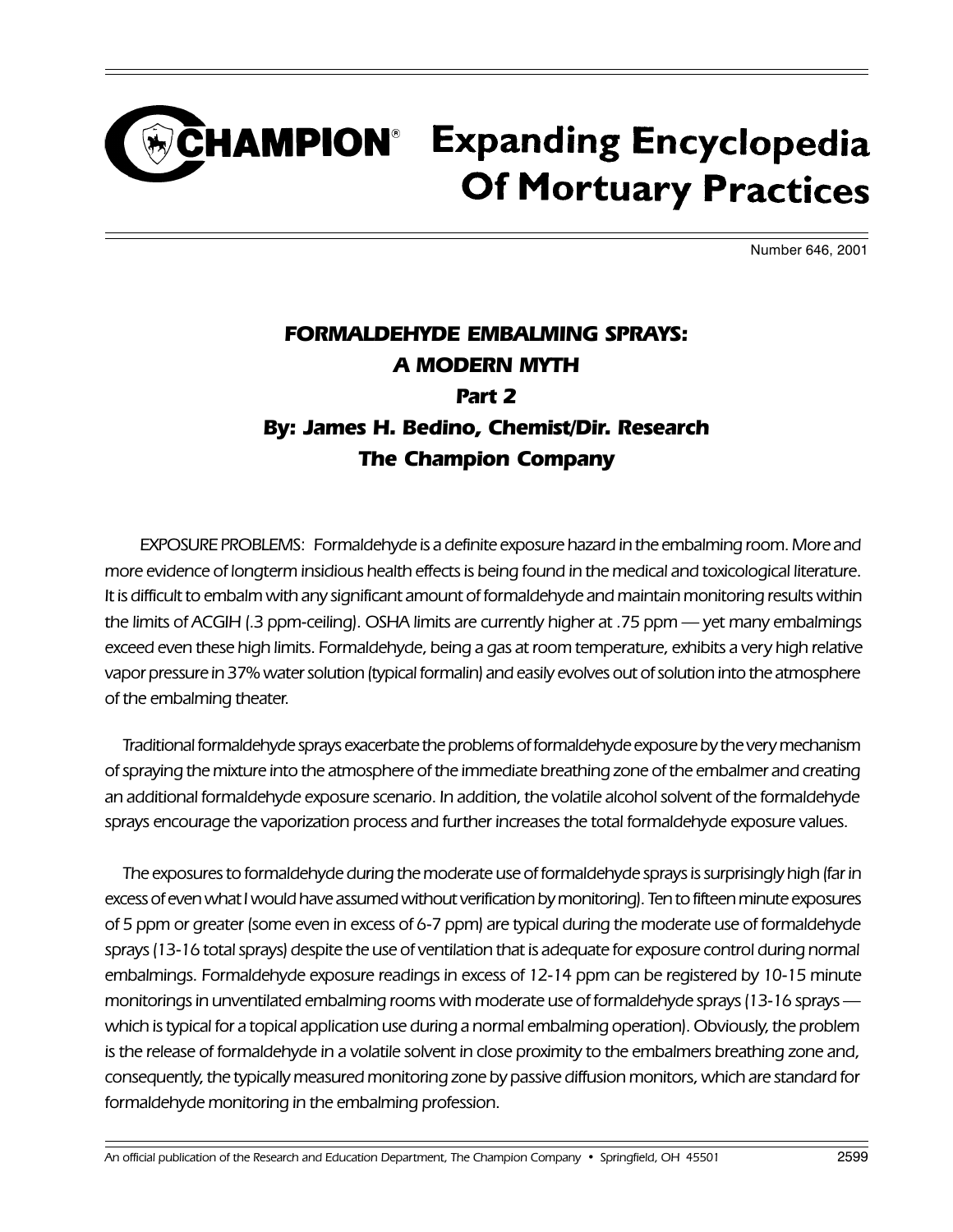Obviously, formaldehyde spray use during embalming is creating a short-lived worse case scenario for formaldehyde volatization in the immediate vicinity of the embalmers breathing zone, with potentially extraordinarily high short-term formaldehyde exposure readings during monitoring. Short-term ceiling monitorings of this early phase of embalming is characteristically not done, as it was assumed that this was a relatively low-exposure phase of the embalming process (as compared, for example, to cavity treatment with concentrated high-index formaldehyde cavity fluids). Formaldehyde/alcohol based embalming sprays are creating a significant additional exposure to formaldehyde during embalming without any real offsetting benefit or value to their use.

MODERN ALTERNATIVES: There are several modern high-tech alternatives to the old formaldehyde embalming sprays for disinfection. Particularly good is an alcohol-potentiated super quat available in a spray form (Metriguard). As with all commercially available disinfectants that are suitable for medical/ dental/hospital use, they are EPA registered, tested and approved and assigned a registration number. Testing to acquire these type designations is extensive and standardized and results in a confirmed ability to function as labeled in disinfection usage. There are also available biphenolic sprays that exhibit similar disinfection capabilities to the alcohol-potentiated super quats. The modern disinfecting sprays all have extensive label claims for proven action against a number of resistant organisms (e.g. M. tuberculosis, MRSA, VRE, Poliovirus 1+2 and Coxsackievirus) under various contact times. These claims are essential for a spray to qualify as a true medium-level disinfectant under current guidelines. This designation on the label also qualifies a disinfectant to be rated as a hospital-approved disinfectant under other governmental agency guidelines.

These modern alternatives have none of the disadvantages of the old traditional formaldehyde embalming sprays. They are water-based (usually containing less than 20% total alcohols) and are very low exposure formulations. Of course, there is no formaldehyde in the formulations, consequently this additional exposure to formaldehyde is eliminated. They generate little if any fumes during spray use and are non-irritating. The water-based formulation and the low amount of alcohol in the formulation makes the exposure potential to alcohols almost nil. In addition, they are non-staining and non-corrosive (an absolute must for medical/hospital use). Due to the water-based formulation, they are not dehydrating in their usage as a facial and orifice spray during embalming operations. The formaldehyde embalming sprays exhibit a definite dehydration action due to the formaldehyde present in addition to the high alcohol content which also contributes to overall dehydration. These modern medium-level disinfectant sprays (e.g. Metriguard) are the highest rated disinfecting sprays available to the medical profession and offer the maximum in disinfection action and overall high-level sanitation for use in embalming operations. They are superior to formaldehyde embalming sprays in virtually all respects. They are the obvious preferred choice when disinfectant and sanitation action is required in an embalming spray.

SUMMARY: The traditional formaldehyde embalming sprays are inferior to modern alternatives available to the embalming profession.They are untested, unproven and have no label claims as to efficacy or suitability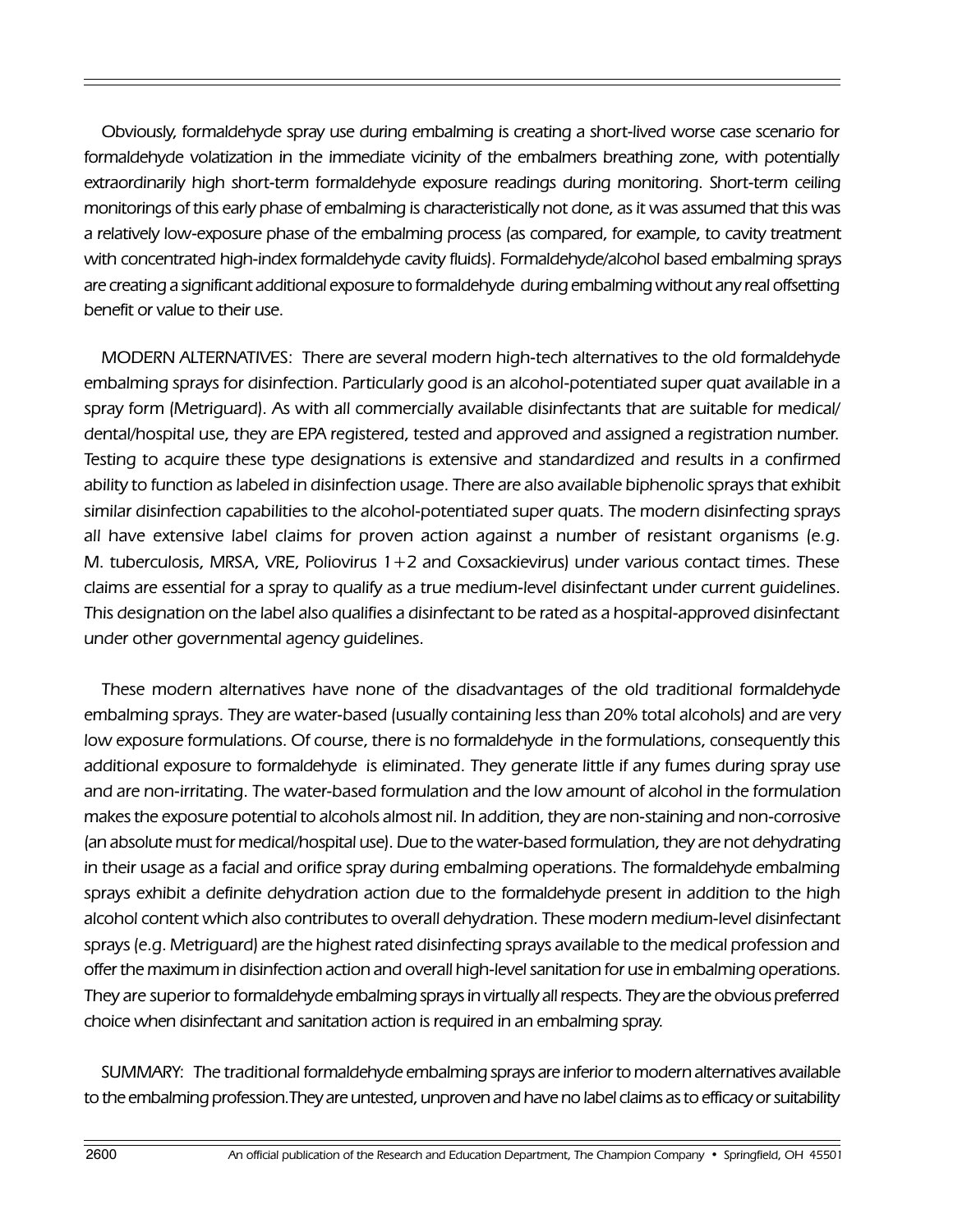of use. The formaldehyde in the formulations essentially serves no legitimate purpose other than being an embalming agent that all embalmers are familiar and comfortable with. Rubbing alcohol would essentially serve the same purposes that formaldehyde embalming sprays are currently used for. They are dehydrating and contribute to overall increased exposure during the embalming operation. These inhalation hazards come with no offsetting justification (such as disinfectant ability). Modern alternatives, that are used extensively in the medical profession, are readily available to embalmers and the profession. These modern alternatives deliver superior disinfectant action without the drawbacks and disadvantages of formaldehyde embalming sprays. It is time to relegate the formaldehyde embalming sprays to their rightful place in the embalming history book. Where they do not belong is on the modern embalmers shelf.

#### REFERENCES:

Russell, Hugo and Ayliffe. Principles and Practices of Disinfection, Sterilization and Preservation. Third Edition (1999). Blackwell Science Press, London.

Block, S., Disinfection, Sterilization and Preservation. Fourth Edition (1991). Lea and Febiger Pub., Penn., USA.

Reiss, I., Outbreak of sepsis in pediatric ICU linked to Klebsiella-contaminated disinfectant., Lancet 2000; 356:310.

Griffiths, PA., et.al., Mycobacterial activity of selected disinfectants using a quantitative suspension test., J Hosp Infect 1999, Feb, 41 (2):111-21.

Munro, K., et.al., A comparative study of methods to validate formaldehyde decontamination of biological safety cabinets., App Environ Micro. Feb., 1999. Vol. 65 (2)., p873-876.

Spicher, G., et.al., Microbial resistance to formaldehyde. III. Dependence of the microbial effect on Staphylococcus aureus, Enterococcus faecium and spores of Bacillus stearothermophilus on temperature., Zentralbl Hyg Umweltmed (Ger. trans.)., 196 (6); p545-561, Mar 1995.

Bedino, J., Lab technical reports; 1998, 1999, 2000. The Champion Company, Springfield, Ohio, USA.

Bedino, J., Field technical reports; 1998, 1999, 2000. The Champion Company, Springfield, Ohio, USA

Also consulted were old catalogs and newsletters from various embalming companies dating to the 1920's and 1930's, in addition to old issues of the Champion Expanding Encyclopedia from the archives of the Champion Company, Springfield, Ohio, USA.